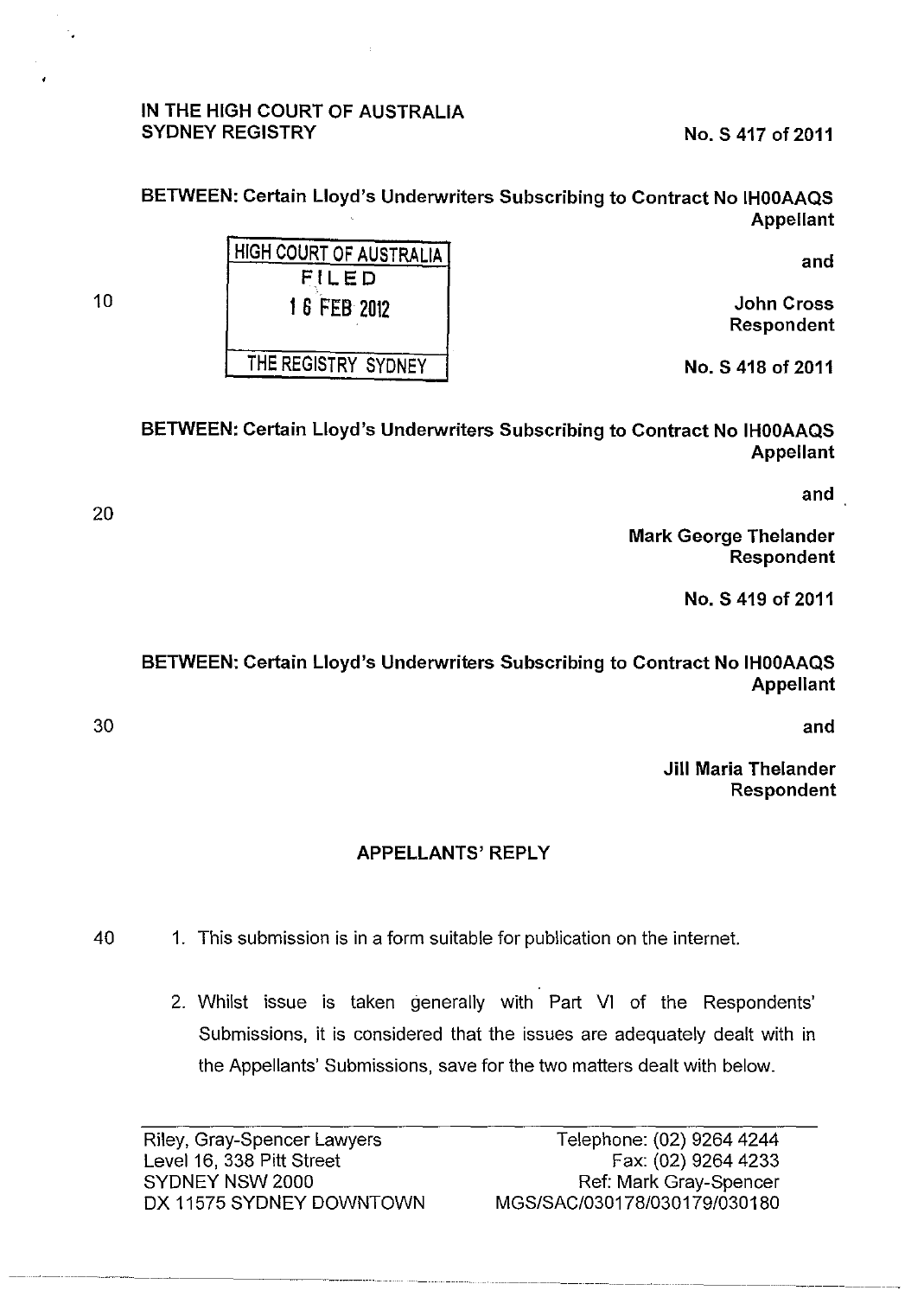- 3. (A) As to paragraphs 7 to 9, the concept of "matter" as found within the transitional provisions in Schedule 9 to the Legal Profession Act 2004 should be taken to refer to the transaction, controversy or set of circumstances in respect of which a client instructs a lawyer. It should be given a practical meaning.
- 4. The costs the subject of each of the orders made by Garling DCJ were costs incurred in the District Court proceedings from 12 July 2005 (when AVS was joined as a defendant to those proceedings). Whether the matter 10 is regarded as the claims for damages made in the proceedings generally, or the claim for damages against AVS, Part 11 of the 1987 Act applied to the matter and thus to costs incurred in it. (The 2004 Act did not commence until 1 October 2005). Part 11 of the 1987 Act would continue to apply to the costs incurred in the proceedings unless they could be seen to be incurred in a new matter in which the client first instructed the relevant lawyer on or after 1 October 2005.
- 5. (B) As to paragraphs 13 to 15, the Respondents fail to identify with any precision the manner in which the scope of application in the Civil Liability 20 Act of the expression "personal injury damages" assists in establishing, or should be taken into account in discerning, the meaning of that expression.
	- 6. Further, there is no need to reproduce the definition within the Legal Profession Acts themselves when the definition is effectually incorporated into those Acts by use of the words "has the same meaning as in ... ".

Dated: 16 February 2012

RJHDARKE AllParke

Telephone: (02) 92328771 Facsimile: (02) 92213724 Email: darke@tenthfloor.org

MJ STEVENS A -·

-2-

30